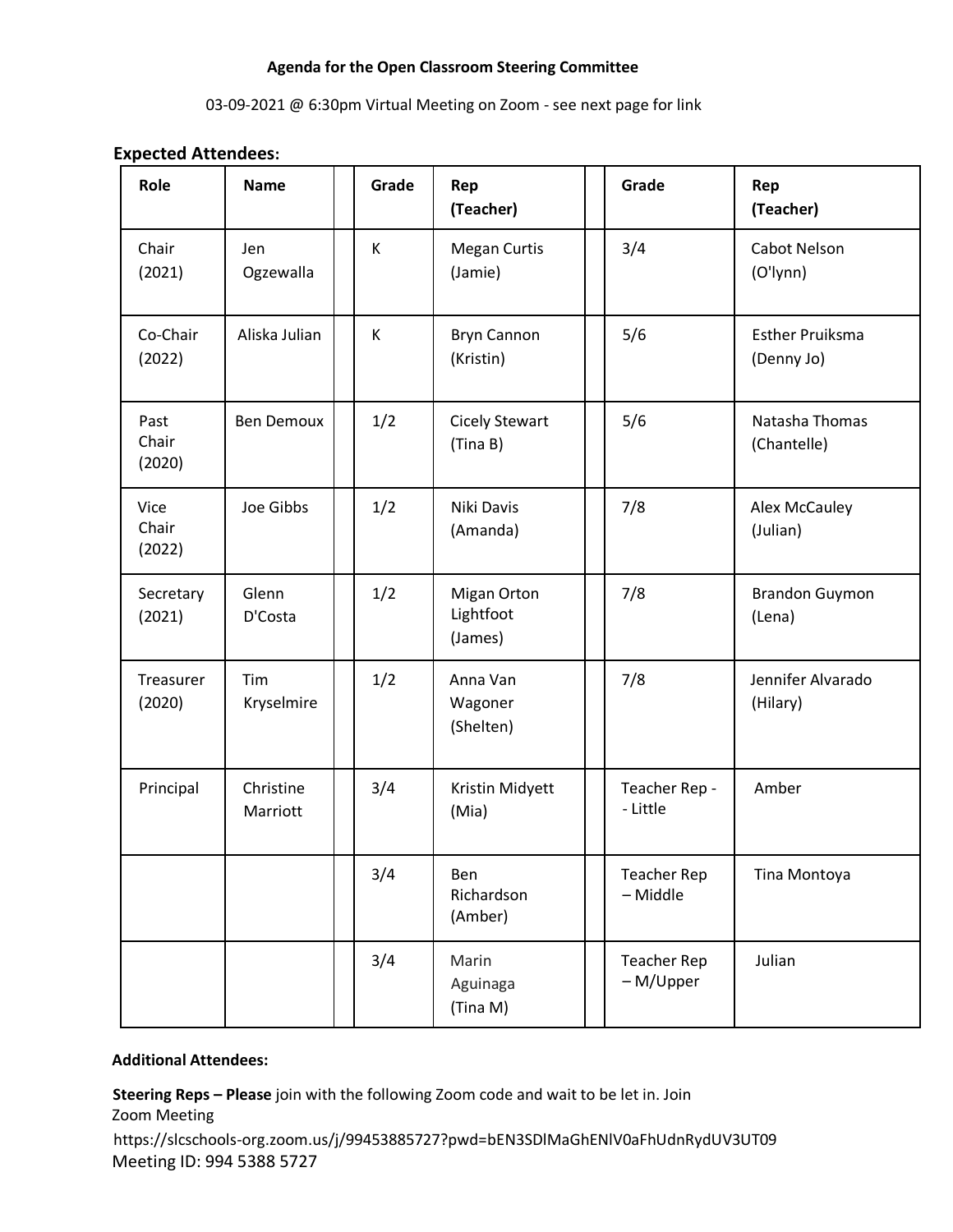### **Introductions**

 $\triangleright$  For this meeting, we will do brief introductions. Just your name and kid(s).

### **Calendar Items**

 $\triangleright$  There will be an opportunity to share upcoming events and calendar items with the community at each meeting. Reps should then share this information with their classes.

| Date             | Event                                      | <b>Comments</b>                                                  |
|------------------|--------------------------------------------|------------------------------------------------------------------|
| 03/29 - 04/02/21 | <b>Spring Recess</b>                       |                                                                  |
| 04/30/2021       | Non-student Day (elementary and<br>middle) |                                                                  |
| 05/31/2021       | <b>Memorial Day</b>                        | There is school on Friday of the<br><b>Memorial Day weekends</b> |
| 06/04/2021       | 8th Grade Graduation                       |                                                                  |
| 06/07/2021       | Last Day of School                         | <b>Emergency make-up day</b>                                     |

### **Acknowledgments**

➢ At each meeting, we take time to make public acknowledgments of successes and exceptional people and efforts within the community

| <b>Given By</b> | <b>Given To</b> | <b>Comments</b>                                                                                                                         |
|-----------------|-----------------|-----------------------------------------------------------------------------------------------------------------------------------------|
| Amanda S        | Lindsey V       | Thank you for organizing the random<br>acts of kindness week. She made it so<br>seamless for the online and in-person<br>kids.          |
| Julian          | Katherine K     | Thank you for lending a voice of sanity to<br>the discussions at the board regarding<br>COVID-19 and how to let the science<br>guide us |
| Brandon G       | Liz             | Thank you for being the best Special Ed<br>teacher my child has ever experienced                                                        |

# **PFOE Budget Report – Treasurer**

- PFOE budget is attached to the minutes' email. (2020-21 PFOE Budget 3-09-2021.pdf)
- **•** Teachers have begun using their budgets
- Banner event is coming up where we are reaching out to local businesses. If parents (or someone they know) would be interested in supporting the school then please get in touch with Shana Alderton [\(fundraisingchair@ocslc.org\)](mailto:fundraisingchair@ocslc.org) or Tim Kryselmire (treasury@ocslc.org)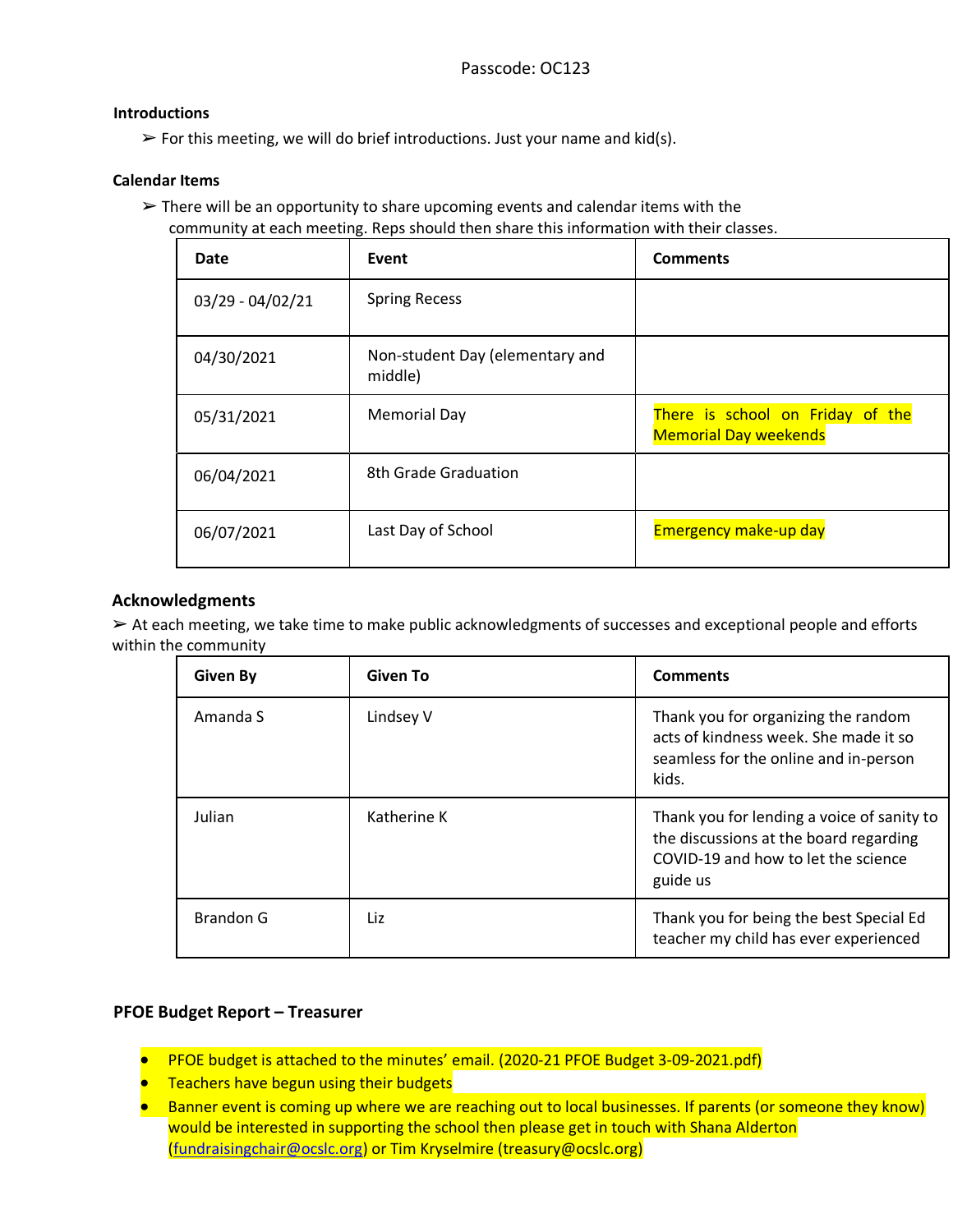# **Discussion/Voting Items**

- Mindy Lokey will be discussing the upcoming Charter Renewal. This must be taken back to classes for discussion. This must go to the District office in May, so must take place no later than our May 11th meeting.
	- Mindy's presentation is attached to the minutes' email (CharterRenewal.pptx)
	- Ben D had a question if we have enough time to vote for the charter. Mindy clarified that it must go to the district for approval latest by Oct / Nov 2021, so that we can get it back in time for Steering to approve it before summer 2022
	- Julian asked a question if there was any kind of back and forth after we submitted the new charter to the district 5 years ago.
	- Mindy said Nicole Laird (who was the chair of the charter renewal committee) 5 years ago said there was a lot of confusion because the superintendent changed 5 years ago.
	- Cabot asked if the new charter was substantially different from the old one. Mindy said that she had slides in the presentation which showed the difference.
- We need to discuss the role that Exec Steering has taken on over the previous years as an extension of the whole Steering body. There have been discussions lately that clarify some of the items Exec Steering has taken on for the entire Steering Body may not follow our Charter. The Steering body has the authority to delegate things to Exec per the Charter. Because we could find no clear delineation, we thought it best to bring several items to the entire body and vote on what should come before the full body for a vote and what can Steering Exec can vote on.
	- o Discussed process:
		- **Empower Steering Exec to take a decision on any proposal that falls within the** boundaries of the three scenarios below.
			- $\checkmark$  Scenario 1  $\to$  Fundraiser is presented but does not affect the budget.
			- $\checkmark$  Scenario 2  $\to$  Previously approved fundraisers that have had longstanding on the calendar.
			- $\checkmark$  Calendar items that are not fundraisers
			- $\checkmark$  Please refer to the additional attachment in the minutes' email for more information about these scenarios.
	- o Can we vote on this/more discussion?

| <b>Motion</b>                                                                                                                                                                                                                                                                                                                                            | <b>Placed by?</b> | <b>Seconded By?</b>       | <b>Comments</b>                                                                                                                                                                                                                                  |
|----------------------------------------------------------------------------------------------------------------------------------------------------------------------------------------------------------------------------------------------------------------------------------------------------------------------------------------------------------|-------------------|---------------------------|--------------------------------------------------------------------------------------------------------------------------------------------------------------------------------------------------------------------------------------------------|
| Motion to suspend the rules as<br>provided under the Rules of<br>Order, as related to debate and<br>order of amendments, so that<br>debate can be free flowing. This<br>shall not include rules requiring<br>that motions be made in writing<br>upon any member's request.<br>And motion shall still require a<br>motion and second to be<br>considered. | <b>BenD</b>       | Aliska J                  | The motion did not pass<br>unanimously.<br><b>Members were asked if</b><br>there was anything that<br>could be done to change<br>their vote. They did not<br>agree<br><b>Motion was passed with</b><br>majority voting for a thumbs<br><u>up</u> |
| <b>Motion 1: Steering Exec will</b><br>have the power to approve and<br>fast track fundraisers that do not<br>effect taking money from PFOE<br>or require time from faculty or<br>staff. This will be presented to<br>the next Steering Meeting as an                                                                                                    | Jen O             | <b>Lena F and Natasha</b> | <b>Motion passed with thumbs</b><br>and sideways. No thumbs<br>down                                                                                                                                                                              |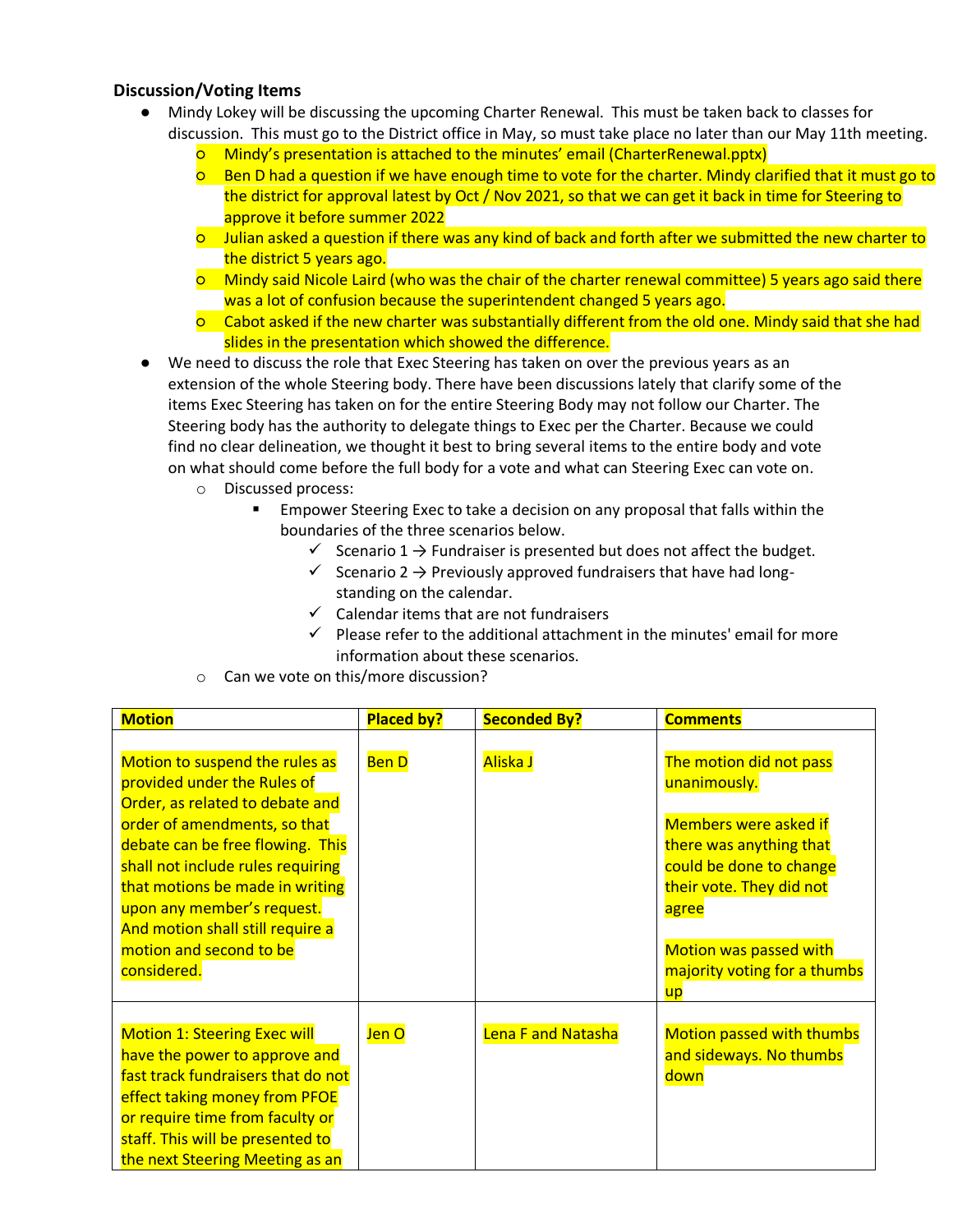| <b>Motion</b>                                                                                                                                                                                                                                                                                                                                                                                                                                                                                                 | <b>Placed by?</b> | <b>Seconded By?</b> | <b>Comments</b>                                                                                                                                                                                                                                                                                                                                                                                                                                                                                                                                                                   |
|---------------------------------------------------------------------------------------------------------------------------------------------------------------------------------------------------------------------------------------------------------------------------------------------------------------------------------------------------------------------------------------------------------------------------------------------------------------------------------------------------------------|-------------------|---------------------|-----------------------------------------------------------------------------------------------------------------------------------------------------------------------------------------------------------------------------------------------------------------------------------------------------------------------------------------------------------------------------------------------------------------------------------------------------------------------------------------------------------------------------------------------------------------------------------|
| informational item.                                                                                                                                                                                                                                                                                                                                                                                                                                                                                           |                   |                     |                                                                                                                                                                                                                                                                                                                                                                                                                                                                                                                                                                                   |
|                                                                                                                                                                                                                                                                                                                                                                                                                                                                                                               |                   |                     |                                                                                                                                                                                                                                                                                                                                                                                                                                                                                                                                                                                   |
| <b>Motion 2: Steering Exec will</b><br>have the power to approve<br>previously and standing<br>fundraisers. This will be<br>presented to the next Steering<br><b>Meeting as an informational</b><br>item.<br><b>Standing fundraisers are those</b><br>that have been held consistently<br>for at least two prior school<br>years and there is an intention<br>to have them continue an<br>indefinite basis. Fundraisers<br>cancelled due to Covid 19<br>closures shall be considered to<br>have been skipped" | Jen O             | <b>Brandon G</b>    | Christine M asked a question<br>if this includes tweaks to<br>existing events. It was<br>decided that tweaks would<br>come under Motion 1<br>Ben R asked we can specify<br>the items since they are all<br>long standing.<br>Amanda S suggested that if<br>someone wants a fundraiser<br>to be a long-standing one<br>then they can indicate so in<br>their proposal document.<br><b>Brandon G and Cabot</b><br>wanted to define what is a<br>long-standing fundraiser.<br><b>Motion passed with thumbs</b><br>and sideways. No thumbs<br>down                                    |
| <b>Motion 3: Steering Exec will</b><br>have the power to approve<br>calendar items that are not<br>fundraisers and does not require<br>time from faculty or staff. This<br>will be presented to the next<br><b>Steering Meeting as an</b><br>informational item.<br><b>Motion was taken off the</b><br>agenda                                                                                                                                                                                                 | <b>Brandon G</b>  | <b>BenD</b>         | <b>Example of this is a parent</b><br>comes and wants to do<br>trunk or treat. No teachers,<br>no fundraising. They just<br>want to put it on the<br>calendar<br>Julian asked if Philosophy<br>Cafes would fall under this.<br>Jen O said no because that<br>would fall under school<br>events. This is strictly if a<br>parent wants to hold<br>something that does not<br>require teachers, but they<br>will be on school grounds<br>Ben R asked if there is no<br>faculty or staff then what<br>kind of legal ramifications<br>will be there?<br><b>Brandon G said that is</b> |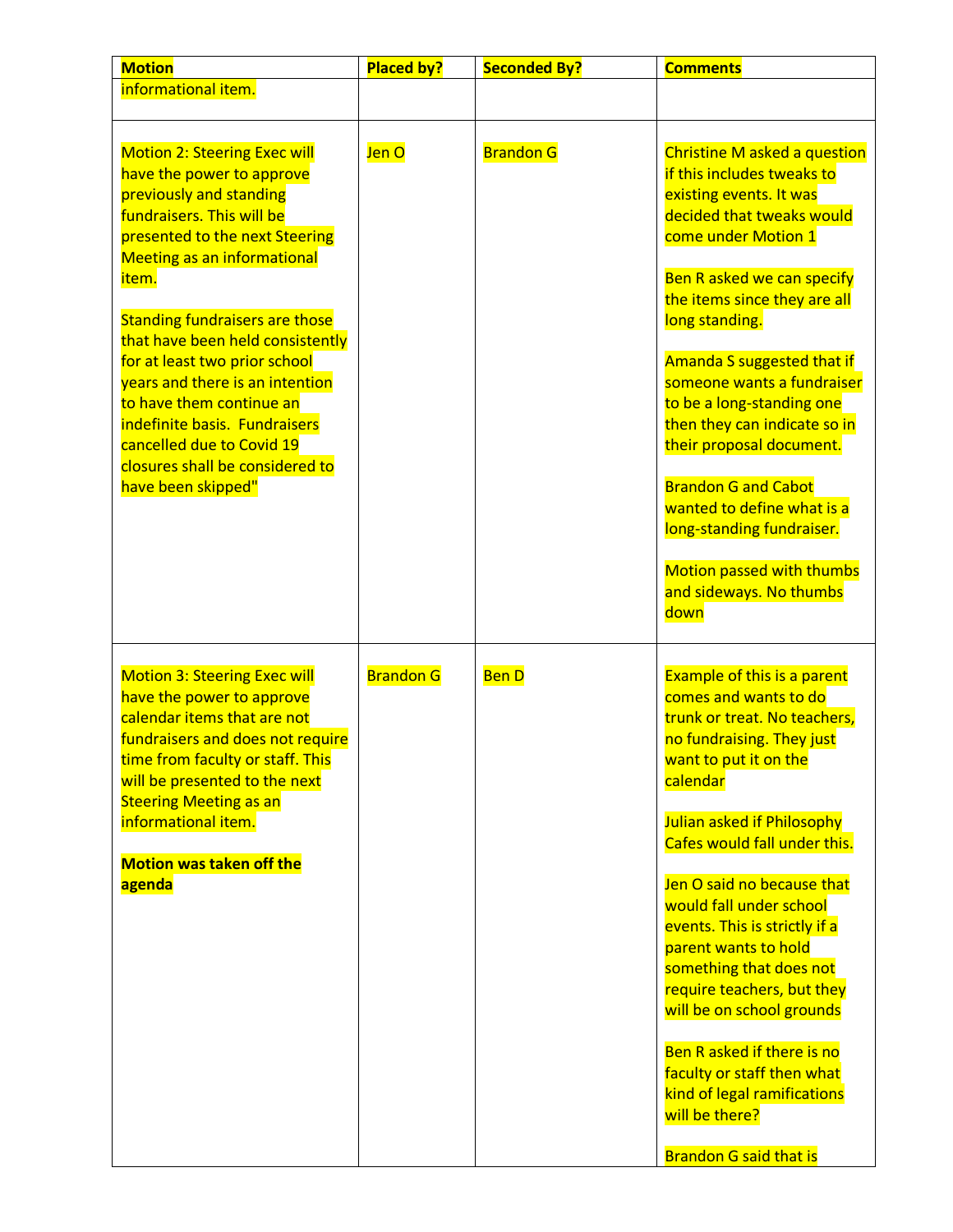| <b>Motion</b> | <b>Placed by?</b> | <b>Seconded By?</b> | <b>Comments</b>                   |
|---------------|-------------------|---------------------|-----------------------------------|
|               |                   |                     | something we want to              |
|               |                   |                     | know. If this is something on     |
|               |                   |                     | the school calendar and           |
|               |                   |                     | something goes wrong, then        |
|               |                   |                     | the school will be held liable    |
|               |                   |                     |                                   |
|               |                   |                     | Ben D said that is a good         |
|               |                   |                     | question, but that liability      |
|               |                   |                     | will existing regardless of       |
|               |                   |                     | the event approved by the         |
|               |                   |                     | steering body or by exec.         |
|               |                   |                     |                                   |
|               |                   |                     | Tina M said that in the past      |
|               |                   |                     | the parents had to rent the       |
|               |                   |                     | playground for such events        |
|               |                   |                     | which meant the school was        |
|               |                   |                     | not liable for anything.          |
|               |                   |                     |                                   |
|               |                   |                     | Amanda S said that these          |
|               |                   |                     | events are far and few. They      |
|               |                   |                     | normally go through SIC first     |
|               |                   |                     | and then                          |
|               |                   |                     | <b>Christine pays the faculty</b> |
|               |                   |                     | member who volunteers to          |
|               |                   |                     |                                   |
|               |                   |                     | be at such events                 |
|               |                   |                     |                                   |
|               |                   |                     | Everyone voted a thumbs up        |

- SIC Request to re-open 2021-22 Budget Discussion
	- The presentation is attached to the minutes' email (Budget proposal for Steering March 9, 2021.pdf)
	- Ben R asked how this is different from when we first voted. We are still letting one of the teachers go.
	- Christine M responded saying that we thought it would be one of the Gen Ed teachers and not the special ed teacher. Letting a special Ed teacher go would mean that one of other two teachers certified to teach special ed would have to step-in. Those two teachers have not taught special ed in about 15 years and were not comfortable in taking up that position. Worst case scenario, we would lose the special ed teacher AND the Gen Ed teacher who would be forced to teach Special Ed.
	- Additionally, the expectation was that the teacher would go back to the district and would still have a job. But the Special Ed teacher does not have the tenure and would have to lose her job
	- It's very important to know that we are just doing a stop-gap arrangement here. If our enrollment numbers are not up next year, we will have to let the special ed teacher go. But by next year, she will be tenured and will not lose her job
	- Christine M said that as part of the alternative plan, we will have to look at every aspect of our budget

| <b>Motion</b>                                                                                                                                                                               | <b>Placed by?</b> | <b>Seconded By?</b> | <b>Comments</b>                                                       |
|---------------------------------------------------------------------------------------------------------------------------------------------------------------------------------------------|-------------------|---------------------|-----------------------------------------------------------------------|
| Motion to approve the<br>alternative proposal put forward<br>by Christine which described not<br>letting go of the special ed<br>teacher and reducing 0.5<br>teacher from the Gen Ed budget | Joe G             | Nikki D             | <b>Motion was passed with</b><br>most thumbs up and a few<br>sideways |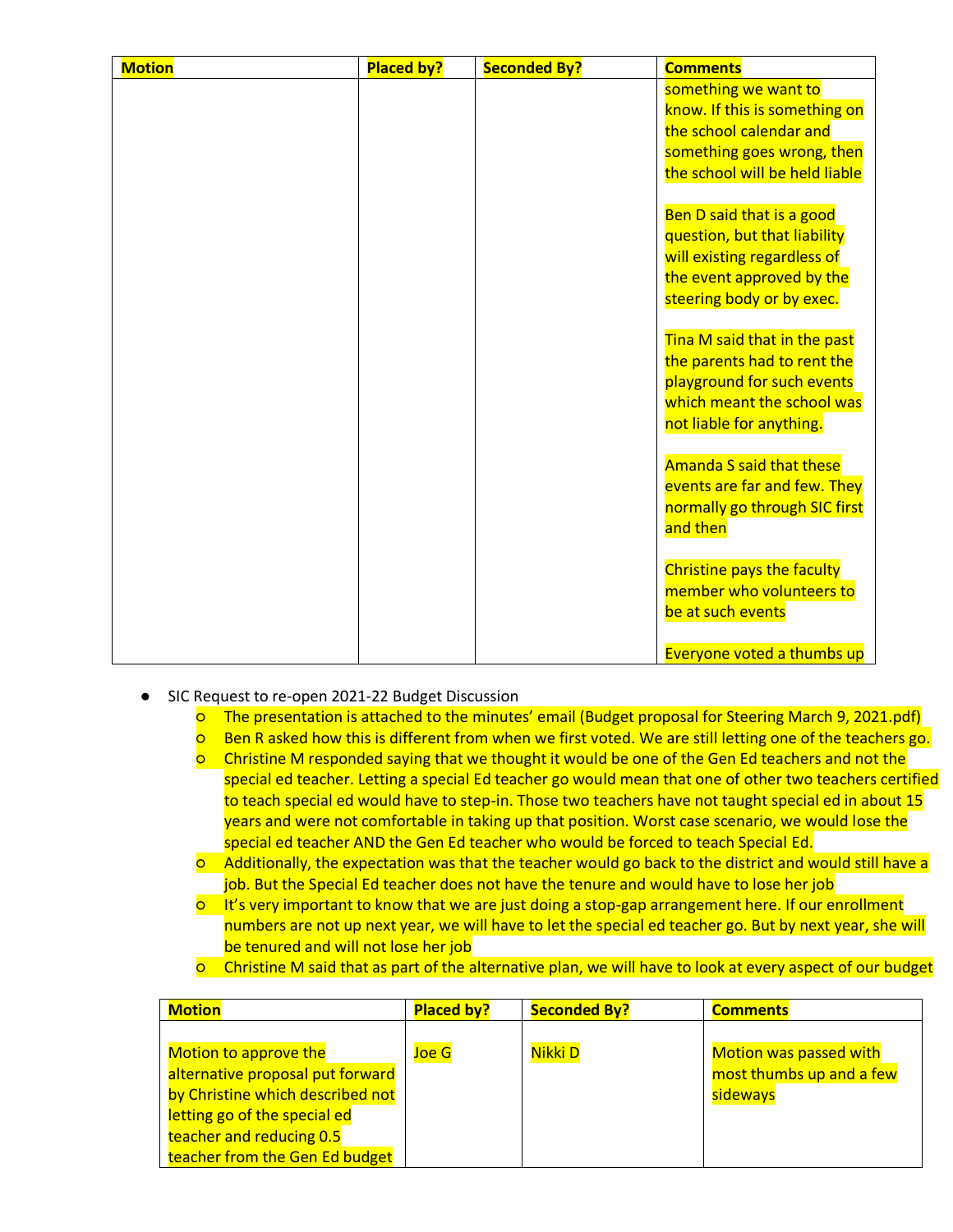### **Voting Items:**

1. Fees Schedule: There was not time to discuss any additions to fees in prior meetings, so Christine proposes a simple vote to continue with our fees unchanged from last year.

| <b>Motion</b>                                          | <b>Placed by?</b> | <b>Seconded By?</b> | <b>Comments</b>                                                       |
|--------------------------------------------------------|-------------------|---------------------|-----------------------------------------------------------------------|
| Motion to keep fees the same as<br>the last few years. | Jen O             | <b>Ben D</b>        | <b>Motion was passed with</b><br>most thumbs up and a few<br>sideways |

### 2. Land Trust Plan for 2021-22

- Presentation is attached to the minutes' email (Land Trust Plan for 2021-2022.pdf)
- Ben R asked if the land trust money was tied up with the math specialist and was there no other way, we could use the money for something else in addition to the math specialist.
- Christine M said that our strategy for this year is to keep it the same as last year. To make changes to the plan we would require a lot of lead time
- Ben R requested to see a bigger breakdown of the school budget and Christine M said she will be presenting it shortly.

| <b>Motion</b>                                                          | <b>Placed by?</b>  | <b>Seconded By?</b> | <b>Comments</b>                                    |
|------------------------------------------------------------------------|--------------------|---------------------|----------------------------------------------------|
| Motion to approve the Land<br><b>Trust Plan as written by the Land</b> | <b>Christine M</b> | <b>Ben D</b>        | Motion was passed with<br>most thumbs up and a few |
| <b>Trust Council on Feb 25 2021</b>                                    |                    |                     | sideways                                           |

3. 8th Grade Field Trip - Approval for fall 2021 8th graders to go to Canyonlands Field Institute

### **Christine**

- District updates and re-entry.
	- **O** Starting March 22<sup>nd</sup> uppers will be coming 4 days a week
	- Several families are feeling more comfortable and are returning back to in-person school
- Enrollment, lottery, tours progress so far this year.
	- o Lottery is looking good.
	- Intent to return is also looking good.
	- District's choice of superintendent is good per Christine M. He is a supporter of charter and magnet programs

### **Community Information**

- There will be **three** Executive Steering spots to fill this year. We need to get nominations and feelers out to classrooms for these spots. Note: If Exec Steering is to act as Land Trust Council, refer to 53G-7-12 for detailed requirements about secret ballot voting and notice to the community regarding how to run for a position for both parents and employees.
	- We will have specifics on the process at the meeting.
	- Steering position descriptions have been attached to the minutes' email (Exec Description.docx)